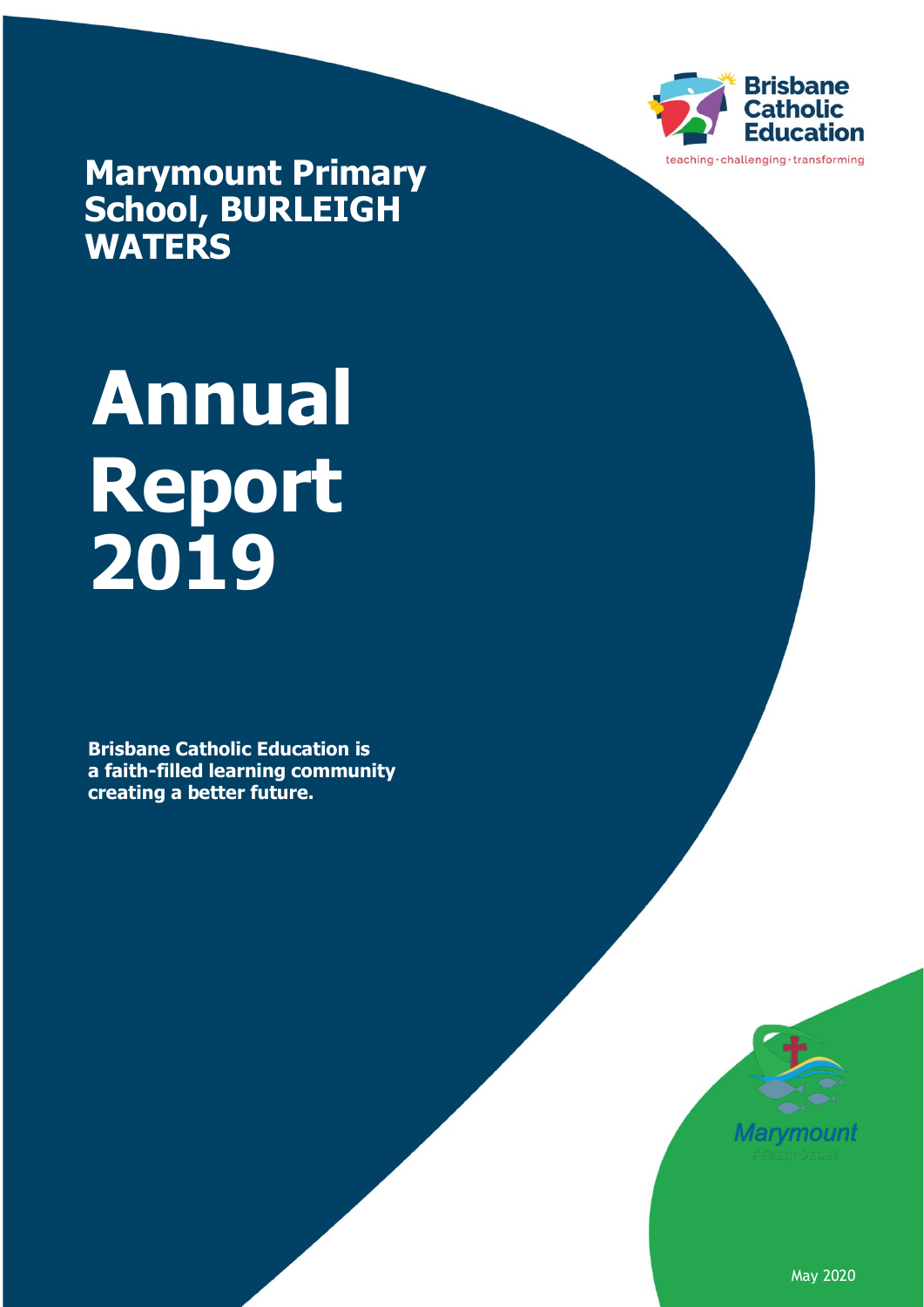# Contact information

| <b>School</b>         | Marymount Primary School            |  |
|-----------------------|-------------------------------------|--|
| <b>Postal address</b> | PO Box 2506, BURLEIGH BC, QLD, 4220 |  |
| <b>Phone</b>          | (07) 5520 8484                      |  |
| <b>Email</b>          | pburleigh@bne.catholic.edu.au       |  |
| School website        | www.marymountprimary.qld.edu.au     |  |
| <b>Contact Person</b> | Brendan Creevey - Principal         |  |

# **Principal's foreword**

The 2019 Annual Report presents information for reporting requirements and informs the wider community of our school's operations and achievements through the year. The report includes information on the school's profile, curriculum delivery, social climate, school funding, workforce composition and student performance.

#### **School progress towards its goals in 2019**

Marymount Primary were successful in achieving all goals set for 2019. Professional development through pupil-free days, staff meeting and twilights for teaching staff ensured a shift in staff practices, deepening learning, increasing knowledge and understanding around the RSE framework, our Franciscan heritage, meditative prayer, Aboriginal and Torres Strait Islander Culture and the PB4L system. Teaching and learning goals in relation to reading and writing were also achieved.

| <b>Goal</b>                                                                                                                                                                                                                                                                            | <b>Progress</b> |
|----------------------------------------------------------------------------------------------------------------------------------------------------------------------------------------------------------------------------------------------------------------------------------------|-----------------|
| By the completion of 2019, teachers will be familiar with the RSE framework<br>and its broader curriculum connections, evidenced through planning<br>documents and student achievement.                                                                                                | Achieved        |
| By the completion of 2019, students, staff and the Marymount Primary<br>community will be familiar with the school's connection to our Franciscan<br>charism.                                                                                                                          | Achieved        |
| By the completion of 2019, staff and students will have an understanding of<br>and some experience with labyrinths and Christian meditative prayer.                                                                                                                                    | Achieved        |
| By the completion of 2019 all staff and students will have a deeper<br>understanding of Aboriginal and Torres Strait Islander culture through<br>exposure to cultural experiences and learning opportunities.                                                                          | Achieved        |
| By the completion of 2019 all teachers will deepen their knowledge, skills<br>and understanding of the effective and expected practices so that all<br>students in Prep to Year 2 demonstrate progress in reading and all students<br>in Years 3 to 6 demonstrate progress in writing. | Achieved        |
| By the completion of 2019 staff will enhance their understanding of how to<br>use digital resources in the classroom to enhance and deepen learning which<br>is engaging to all students and differentiated so that all students can achieve.                                          | Achieved        |
| By the completion of 2019 staff will be updated in all areas of WH&S in<br>relation to correct procedures and compliance issues.                                                                                                                                                       | Achieved        |
| By the completion of 2019, staff will have a deeper understanding of the<br>PB4L behaviour management system, including appropriate responses to<br>unproductive behaviour.                                                                                                            | Achieved        |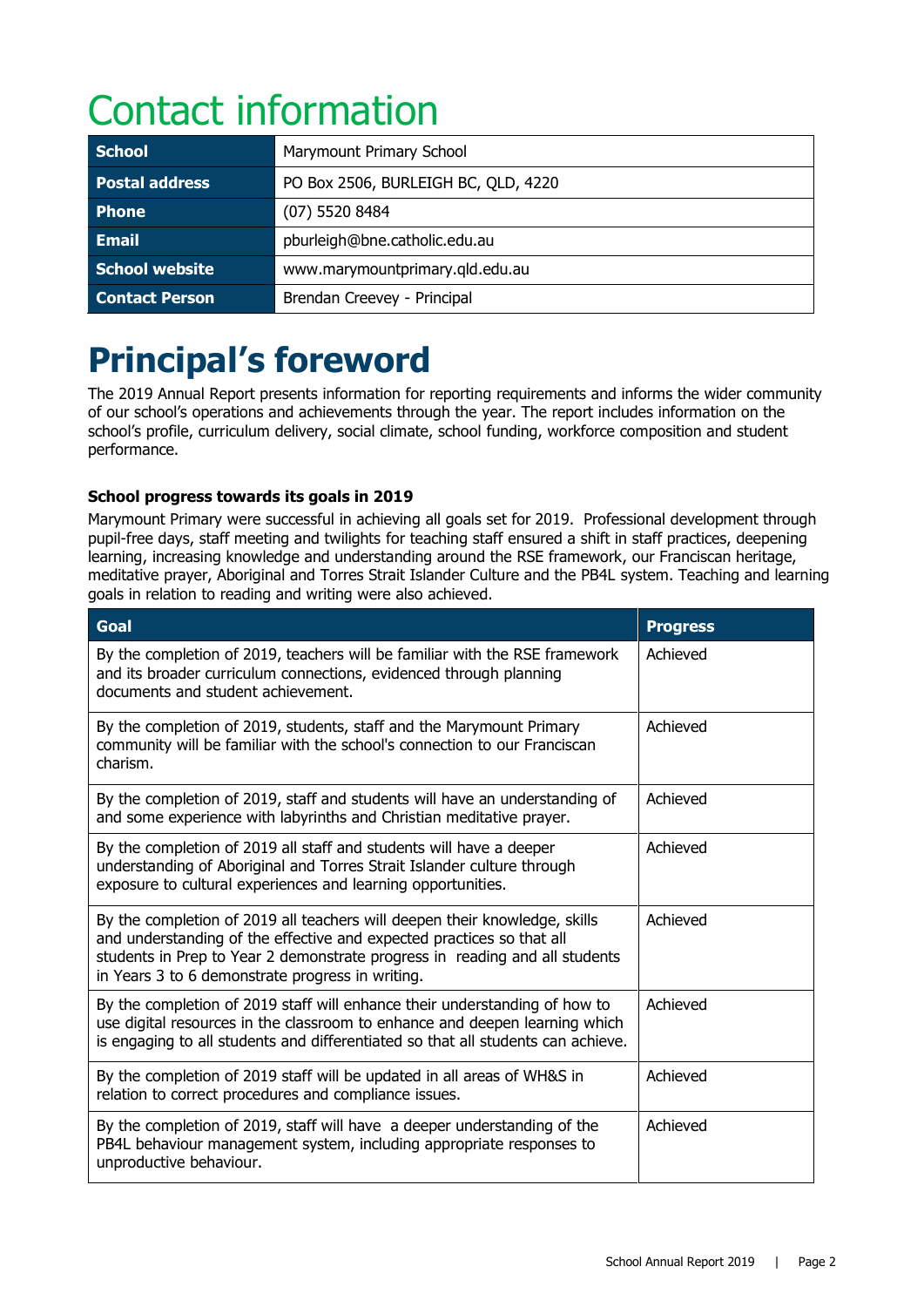#### **Future outlook**

The explicit improvement agenda for 2020 will focus on gaining improvements in embedding Catholic perspectives in Health, English and Maths, continue to explore our Franciscan heritage, develop a Student Support Processes document, develop a whole school curriculum delivery, professional learning and parent engagement plans, foster student engagement evidenced in increased school attendance data and support an emerging focus on Numeracy and Mathematics.

### **Our school at a glance**

#### **School profile**

Marymount Primary School is a Catholic school administered through Catholic Education Archdiocese of Brisbane.

**Coeducational or single sex:** Coeducational

**Year levels offered in 2019:** Primary

#### **Student enrolments for this school:**

|      | <b>Total</b> | <b>Girls</b> | <b>Boys</b> | <b>Aboriginal and</b><br><b>Torres Strait</b><br><b>Islander</b><br>students |
|------|--------------|--------------|-------------|------------------------------------------------------------------------------|
| 2019 | 1020         | 531          | 489         | 16                                                                           |

Student counts are based on the Census (August) enrolment collection.

#### **Characteristics of the student body**

Information is taken from the My School's Website for 2019 <https://myschool.edu.au/school/47745>



#### **Curriculum delivery**

At Marymount Primary School, our principle goal as a Catholic Christian community is to educate all to live the Gospel of Jesus Christ as successful, creative, confident, active and informed learners empowered to shape and enrich our world.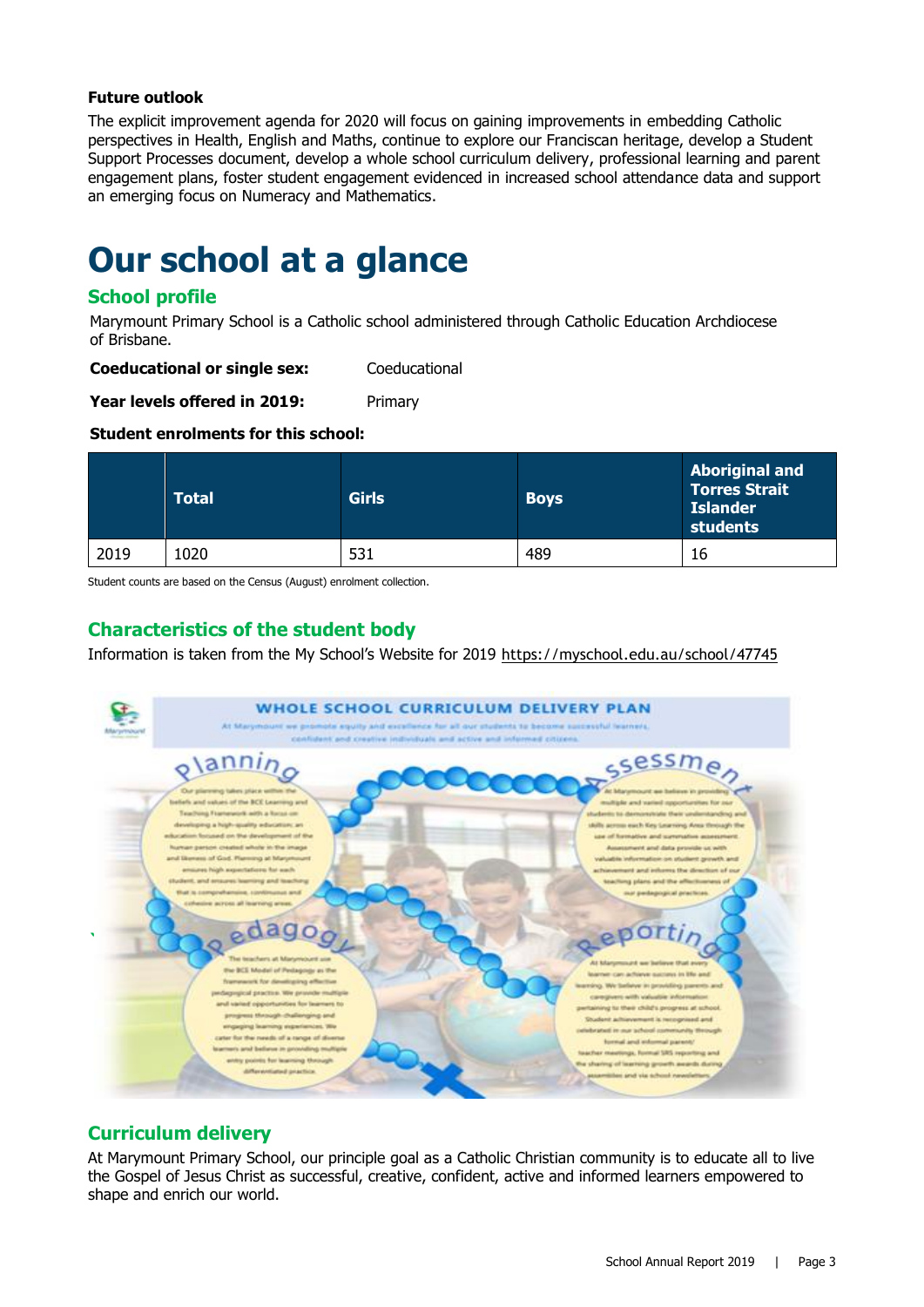The foundation of the Curriculum at Marymount Primary School is interwoven with the Australian Curriculum, Assessment and Reporting Authority (ACARA), Brisbane Catholic Education Policies and current educational research.

The Australian Curriculum Learning Areas taught at Marymount Primary School are: English, Mathematics, Science, Humanities and Social Science (comprising History, Geography, Civics and Citizenship and Economics and Business), The Arts (comprising Dance, Drama, Media Arts, Music and Visual Arts), Languages (French), Health and Physical Education and Technologies (comprising Digital Technologies and Design and Technologies).

Essential to the core of the Primary School Outcomes are that children gain a firm foundation in literacy, numeracy, our Catholic Traditions in classroom environments that foster goals and growth, and are tailored to every child's different learning style.

We believe:

- Every learner is created in the image and likeness of God
- Every learner seeks to find meaning in life and learning and in the Catholic Christian Tradition
- Every learner is a lifelong learner
- Every learner is unique and we respond creatively and flexibly to all
- Every learner can achieve success in life and learning where diversity is valued and shared wisdom contributes to decision-making that enriches and enlivens our world.
- Every learner brings to the learning experience their own richly diverse life journey to contribute to a community in communion, empowered by the Spirit to be at the service of others.

We respect the needs of our children change and we respect the parameters that ACARA and Brisbane Catholic Education provide for us to educate each child in an academic, spiritual, physical and cultural manner. Our Curriculum and practices are constantly collaboratively revisited and renewed to further enhance and develop our programs to maximise each child's learning success.

#### **Co-curricular activities**

- Sport, including interschool sport
- Music
- Tennis
- Performing Arts/drama
- Chess
- Marymount Swimming Squad
- Art
- Camps Years 4-6
- Marymount Day
- Marymount Fete
- Marymount Art Show
- STEM
- Writing Club

#### **How information and communication technologies are used to assist learning**

To grow engagement, progress and achievement for each student in literacy, with an emerging priority in numeracy, by optimising the use of our digital systems and services to support high yield strategies and effective and expected practices at Marymount Primary School.

#### **Social climate**

#### **Overview**

Marymount Primary School implements the Brisbane Catholic Education approved Positive Behaviour 4 Learning system. As members of the Marymount School Community our goal is to achieve effective schoolwide behaviour supports for all members of the school. This goal is realised by considering the whole school as the main implementation unit. In particular, all students and all staff are involved across all settings of the school.

The implementation of the Positive Behaviour 4 Learning strategy for each learning area must be consistent with the Guiding Principles; based on the Mary Expectations Matrix and inclusive of the Rights and Responsibilities of all members of the school community. In addition, as with the curriculum, it is essential that each teacher plans specifically for the role they enact in the Behaviour Management Plan.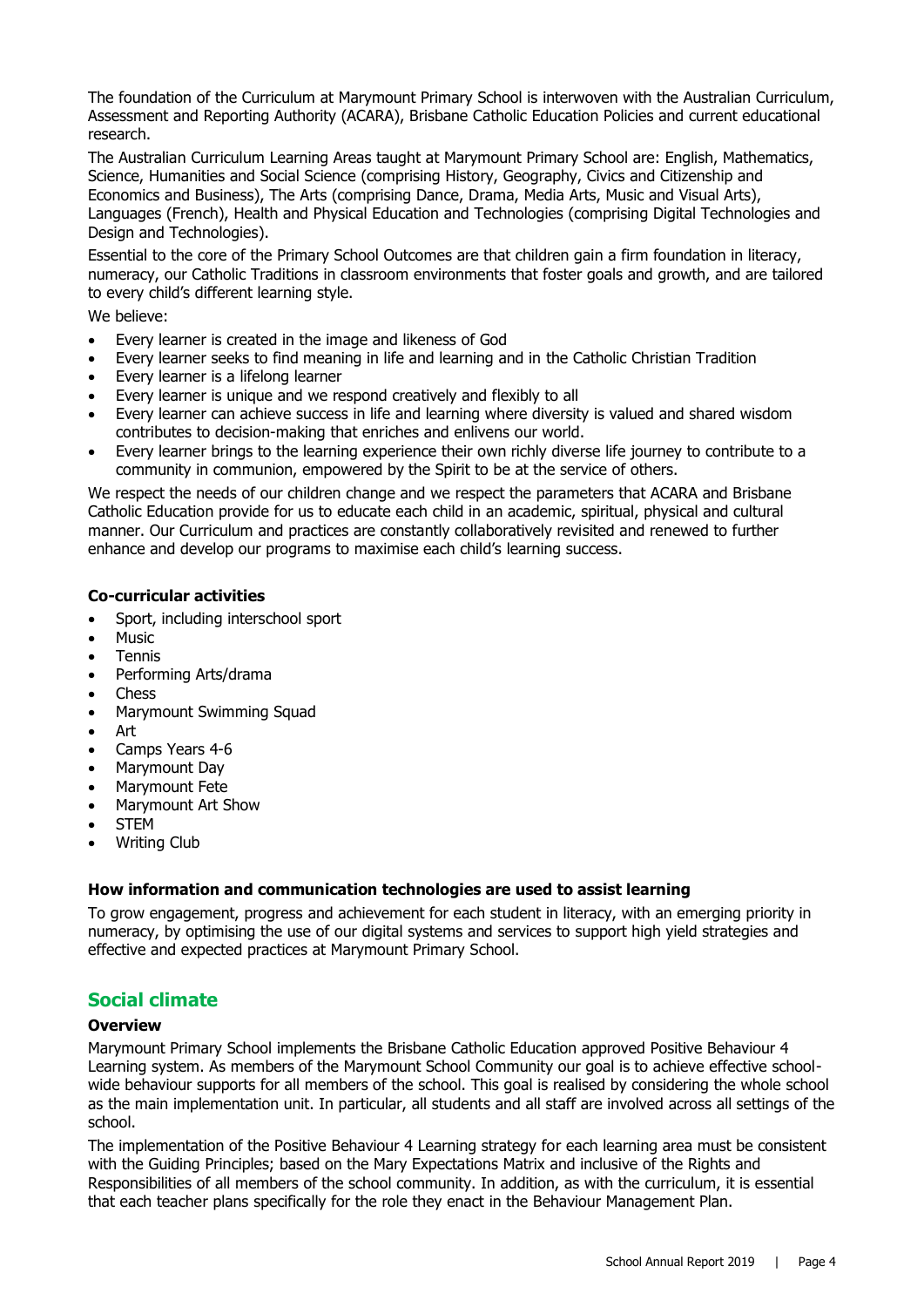Two factors are critical for the successful implementation of the Behaviour Matrix in all areas of our school:

That ALL staff owe a duty of care to all students enrolled in the school.

That ALL staff are consistent in applying the PB4L system and the agreed upon practices and procedures that support them.

The Marymount Primary Student Support Team is a collaborative approach to dealing with behavioural, academic and/or emotional and social problems that students may encounter in the school and home environment. The support team convenes to share vital information about the targeted student's strengths and educational needs and to collaboratively develop an effective plan to overcome any identified barriers to learning and/or to the development of pro-social behaviours. The team works collaboratively with the student, their teacher and parents and if needed the community through external agencies to develop a plan to support student wellbeing.

#### **BCE Listens Survey - Student satisfaction**

| <b>Performance measure</b>                                                                                                      |       |
|---------------------------------------------------------------------------------------------------------------------------------|-------|
| Percentage of students who agree# that:                                                                                         | 2018  |
| At my school, I can express my beliefs                                                                                          | 92.4% |
| My school encourages all students to participate in spiritual and religious activities and<br>projects outside of the classroom | 93.0% |
| Religious Education at my school is interesting and engaging                                                                    | 80.2% |
| I see school staff practising the values and beliefs of my school                                                               | 89.2% |
| My school looks for ways to improve                                                                                             | 93.5% |
| Students at my school are encouraged to voice their concerns or complaints                                                      | 86.1% |
| Teachers treat students fairly at my school                                                                                     | 91.3% |
| Teachers recognise my efforts at school                                                                                         | 96.1% |
| I feel safe at school                                                                                                           | 95.9% |
| My school helps me to respect the needs of others                                                                               | 97.7% |
| I am happy to be at my school                                                                                                   | 89.1% |

#### **CE Listens Survey - Staff satisfaction**

| 2018   |
|--------|
| 92.9%  |
| 88.4%  |
| 95.2%  |
| 92.9%  |
| 90.7%  |
| 85.7%  |
| 97.7%  |
| 97.7%  |
| 86.0%  |
| 96.3%  |
| 100.0% |
| 95.3%  |
|        |

# 'Agree' represents the percentage of respondents who Somewhat Agree, Agree or Strongly Agree with the statement.

DW = Data withheld to ensure confidentiality.

#### **Family and community engagement**

Marymount Primary School deeply values the connections between school, family and community. Parents and the wider community are seen as essential links in the chain uniting student learning and teaching. Parents are informed in regard to student learning and the curriculum through class blogs, the school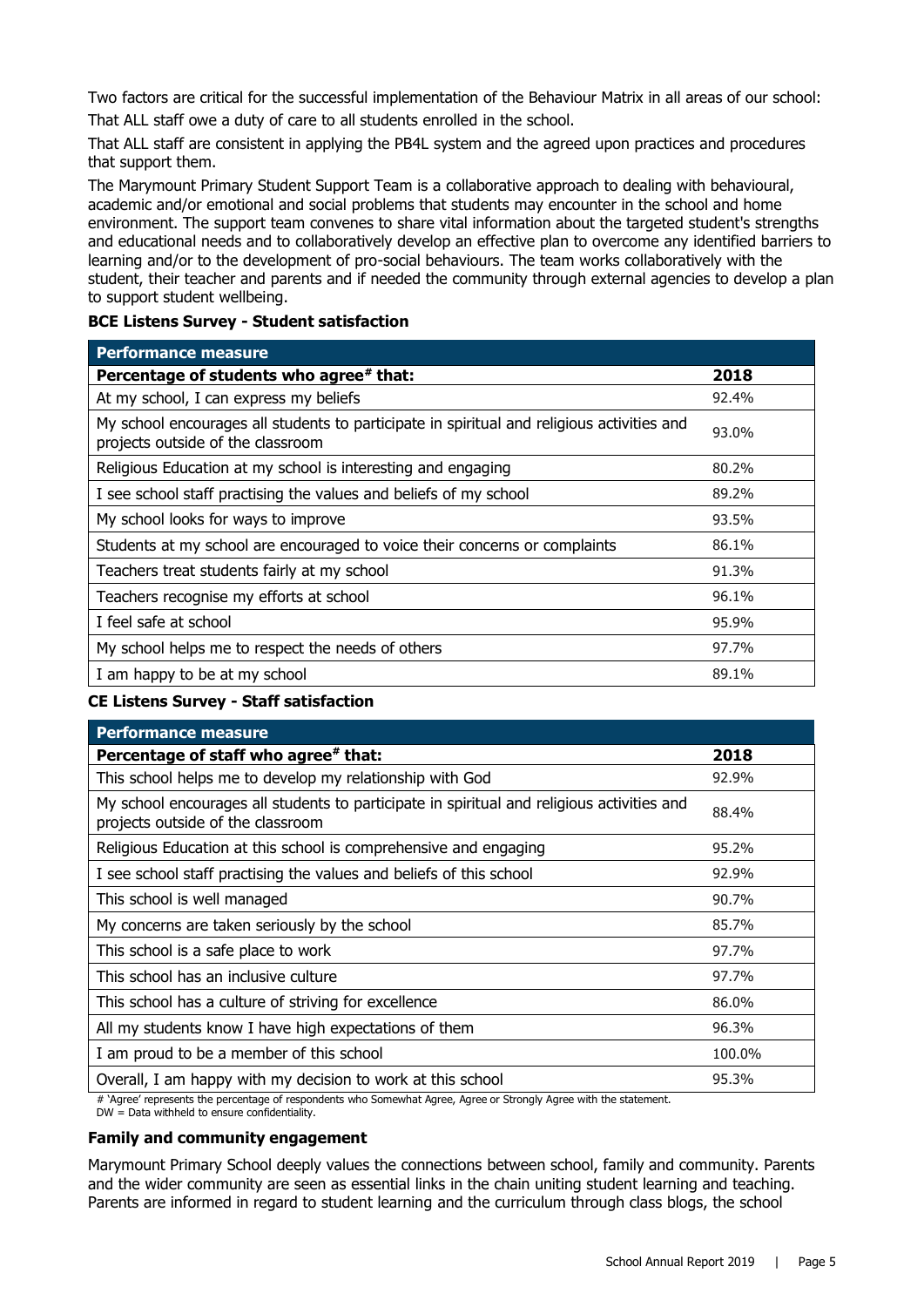newsletter, weekly assemblies, parent information evenings, parent and teacher interviews and workshops. The school website is also a source of information for the wider community. Specific student information is also disseminated through Student Support Meetings for individual students where the differentiated planning of education programs is discussed. footprint

#### **Reducing the school's environmental footprint**

This is the first year of reporting on the school's electricity usage. Responsible energy usage supports the school's efforts towards a living response to Pope Francis' Encyclical Laudato Si' Care for our Common Home.

- The Papercut System was introduced to reduce the volume of photocopying
- Paper recycling in classrooms
- Rainwater tanks attached to the Multi-purpose Centre and the Senior Toilets
- Replaced light fittings to LED low energy bulbs
- Movement sensors in classrooms so that lights automatically turn off
- Increased numbers of iPads in classrooms has lessened the need for photocopying
- Garden beds are mulched and drought tolerant plants reduce water usage
- Isolation valves installed to isolate areas of water leakage

| <b>Environmental footprint indicators</b> |                           |  |
|-------------------------------------------|---------------------------|--|
| Years                                     | <b>Electricity</b><br>kWh |  |
| 2019                                      | 368132                    |  |

#### **School funding**

#### **School income broken down by funding source**

School income, reported by financial year accounting cycle using standardized national methodologies and broken down by funding source is available via the [My School](http://www.myschool.edu.au/) website.

#### **How to access our income details**

- 1. Click on the My School lin[k http://www.myschool.edu.au/.](http://www.myschool.edu.au/)
- 2. Enter the school name or suburb of the school you wish to search.

| Find a school                   |              |                    |              | <b>Search website</b> |              |
|---------------------------------|--------------|--------------------|--------------|-----------------------|--------------|
| Search by school name or suburb |              |                    |              |                       | Go           |
| <b>School sector</b>            | $\checkmark$ | <b>School type</b> | $\checkmark$ | <b>State</b>          | $\checkmark$ |

3. Click on 'View School Profile' of the appropriate school to access the school's profile.



4. Click on 'Finances' and select the appropriate year to view the school financial information.

| School profile | NAPLAN | Attendance | Finances | VET in schools | Senior secondary | Schools map |
|----------------|--------|------------|----------|----------------|------------------|-------------|
|                |        |            |          |                |                  |             |

Note: If you are unable to access the internet, please contact the school for a hard copy of the school's financial information.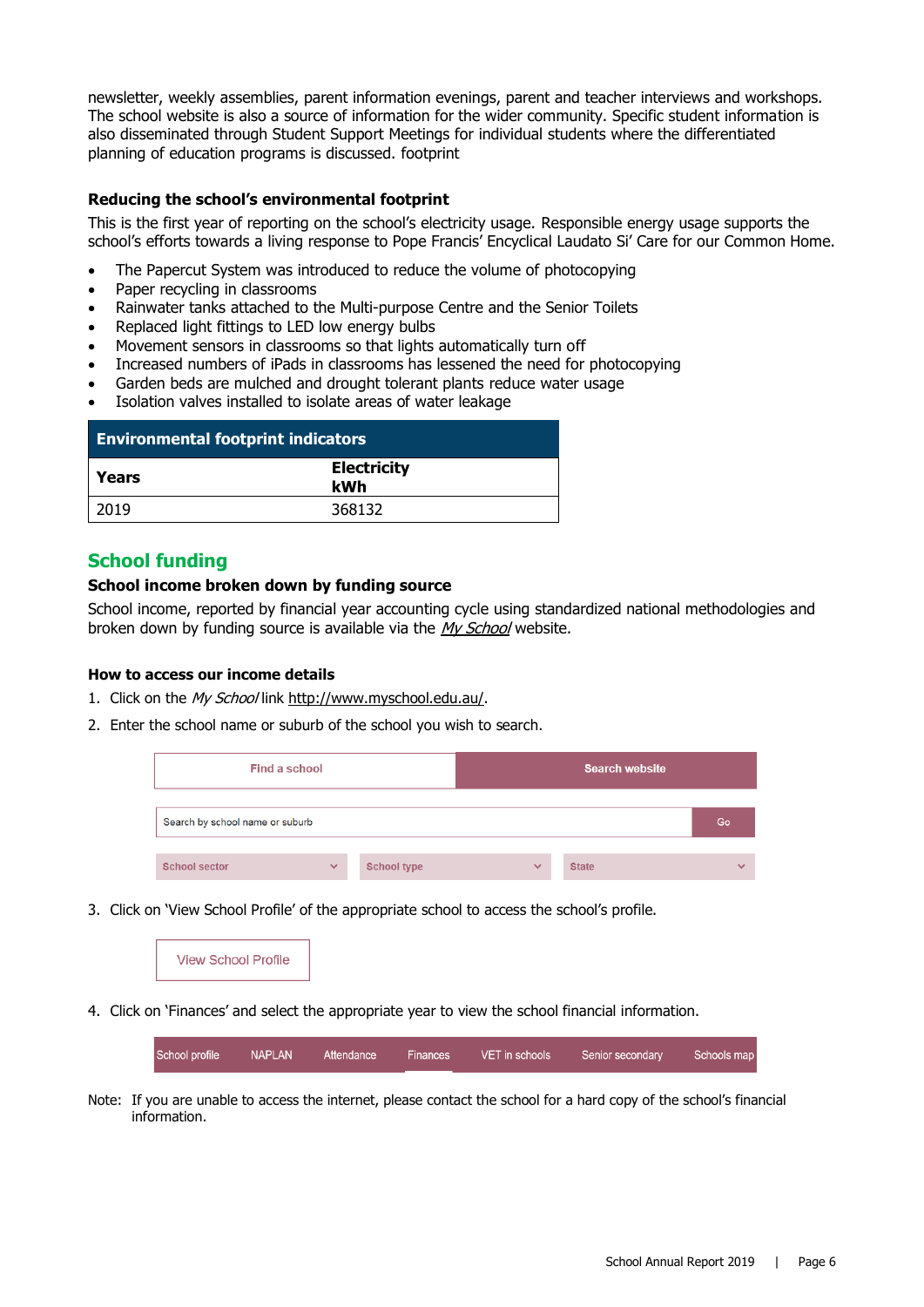# **Our staff profile**

#### **Workforce composition**

| <b>Description</b>    | <b>Teaching Staff</b> | Non-Teaching Staff |
|-----------------------|-----------------------|--------------------|
| Headcount             | -61                   | 40                 |
| Full-time Equivalents | 51.6                  | 28.5               |

#### **Qualifications of all teachers\***

| <b>Highest level of qualification</b> | Number of classroom teachers and school<br>leaders at the school |
|---------------------------------------|------------------------------------------------------------------|
| Doctorate                             | 0                                                                |
| Masters                               | 12                                                               |
| Graduate diploma etc.**               | 8                                                                |
| Bachelor degree                       | 39                                                               |
| Diploma                               | 2                                                                |
| Certificate                           | $\Omega$                                                         |

\*Teaching staff includes School Leaders

\*\*Graduate diploma etc. includes graduate diploma, bachelor honours degree, and graduate certificate.

#### **Professional development**

#### **Expenditure on and teacher participation in professional development**

The total funds expended on teacher professional development in 2019 were \$ 34 410.43

The major professional development initiatives are as follows:

- the RSE framework
- our Franciscan heritage
- meditative prayer
- Aboriginal and Torres Strait Islander Culture
- the PB4L system

The proportion of the teaching staff involved in professional development activities during 2019 was 100%.

#### **Staff attendance and retention**

#### **Average staff attendance**

| <b>Description</b>                                                                 | <b>VA</b> |
|------------------------------------------------------------------------------------|-----------|
| <sup>1</sup> Staff attendance for permanent and temporary staff and school leaders | 95.7%     |

#### **Proportion of staff retained from the previous school year.**

From the end of the previous school year, 98% of staff was retained by the school for the entire 2019.

# **Performance of our students**

#### **Student attendance**

| <b>Description</b>                                                                | $\frac{O}{O}$ |
|-----------------------------------------------------------------------------------|---------------|
| The overall attendance rate* for the students at this school                      | 91.9%         |
| Attendance rate for Aboriginal and Torres Strait Islander students at this school | 91.9%         |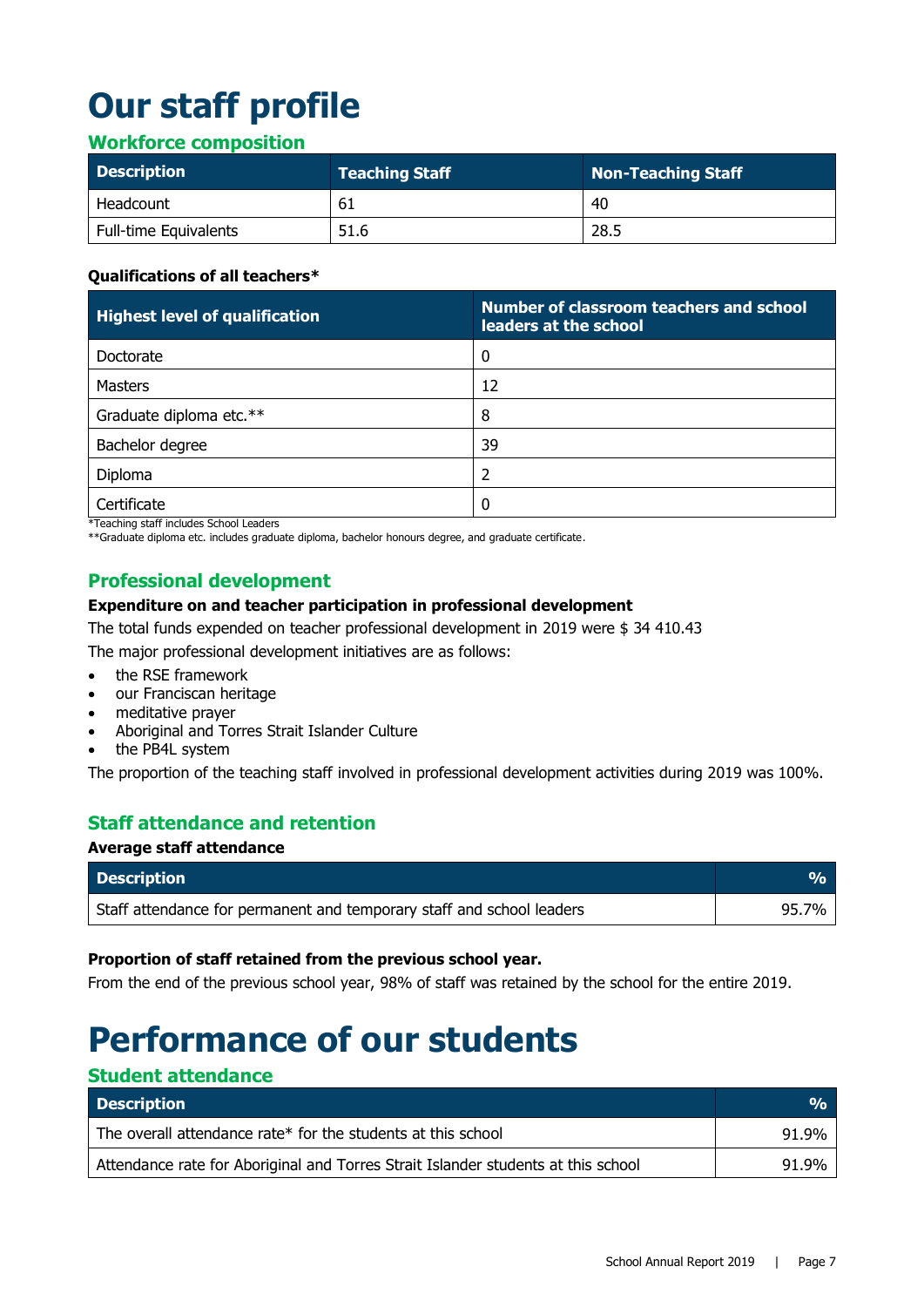| Average attendance rate per year level |          |                        |       |  |  |  |  |
|----------------------------------------|----------|------------------------|-------|--|--|--|--|
| Prep attendance rate                   | $92.2\%$ | Year 4 attendance rate | 92.2% |  |  |  |  |
| Year 1 attendance rate                 | $92.8\%$ | Year 5 attendance rate | 92.7% |  |  |  |  |
| Year 2 attendance rate                 | $91.9\%$ | Year 6 attendance rate | 91.6% |  |  |  |  |
| Year 3 attendance rate                 | 92.0%    |                        |       |  |  |  |  |

\*The student attendance rate is generated by dividing the total of full-days and part-days that students attended, and comparing this to the total of all possible days for students to attend, expressed as a percentage.

The overall student attendance rate in 2019 for all Brisbane Catholic Education schools across years Prep-6 was 91.9%.

#### **Description of how non-attendance is managed by the school**

- Attendance will be marked for all students each morning by 9:00am and in the afternoon immediately after second break and by 2:15pm
- This will be marked by the class or specialist teachers if this falls at designated roll marking time. Specialist teachers would mark the AM or PM roll of the class teacher at the respective times
- The Student Services School Officer will check this has been done for classes at 9.00am and 2.15pm daily
- Call the teacher if the class roll is not marked on time
- Advise the APA of unmarked and incorrectly marked rolls
- Incorrectly marked rolls will be corrected by the teacher responsible for the class

#### **Unexplained absences:**

A notification will be sent to the student's legal guardian by approximately 9.30am each day.

- The class teacher will follow up any unexplained absences by contacting the student's legal guardian the following day
- If a student is away for three consecutive days (or earlier if concerned) the class teacher will contact the legal guardian. If no contact can be made, then the Leadership Team will follow up on behalf of the school
- Past unexplained absences are indicated by the red Unexplained Absence Alert icon on class rolls. When the class teacher receives written explanation of the absence from the student's legal guardian, they will update the absence category and enter details into eMinerva with the details
- An SMS message will be sent to the student's legal guardian at 9:30am each day advising of any 'Unexplained' absences
- An SMS message will be sent to a student's legal guardian advising of students who have arrived late unaccompanied
- Any incorrect messages caused by incorrect roll-marking will be made known to the APA/APRE/Principal. The teacher will follow up by telephoning the student's legal guardian.

#### **NAPLAN**

#### **Average NAPLAN results**

|          | Year 3        |                  | Year 5        |                  |
|----------|---------------|------------------|---------------|------------------|
|          | <b>School</b> | <b>Australia</b> | <b>School</b> | <b>Australia</b> |
| Reading  | 453.7         | 432.3            | 520.4         | 506.0            |
| Writing  | 443.2         | 423.1            | 470.2         | 473.9            |
| Spelling | 424.6         | 418.7            | 503.4         | 500.7            |